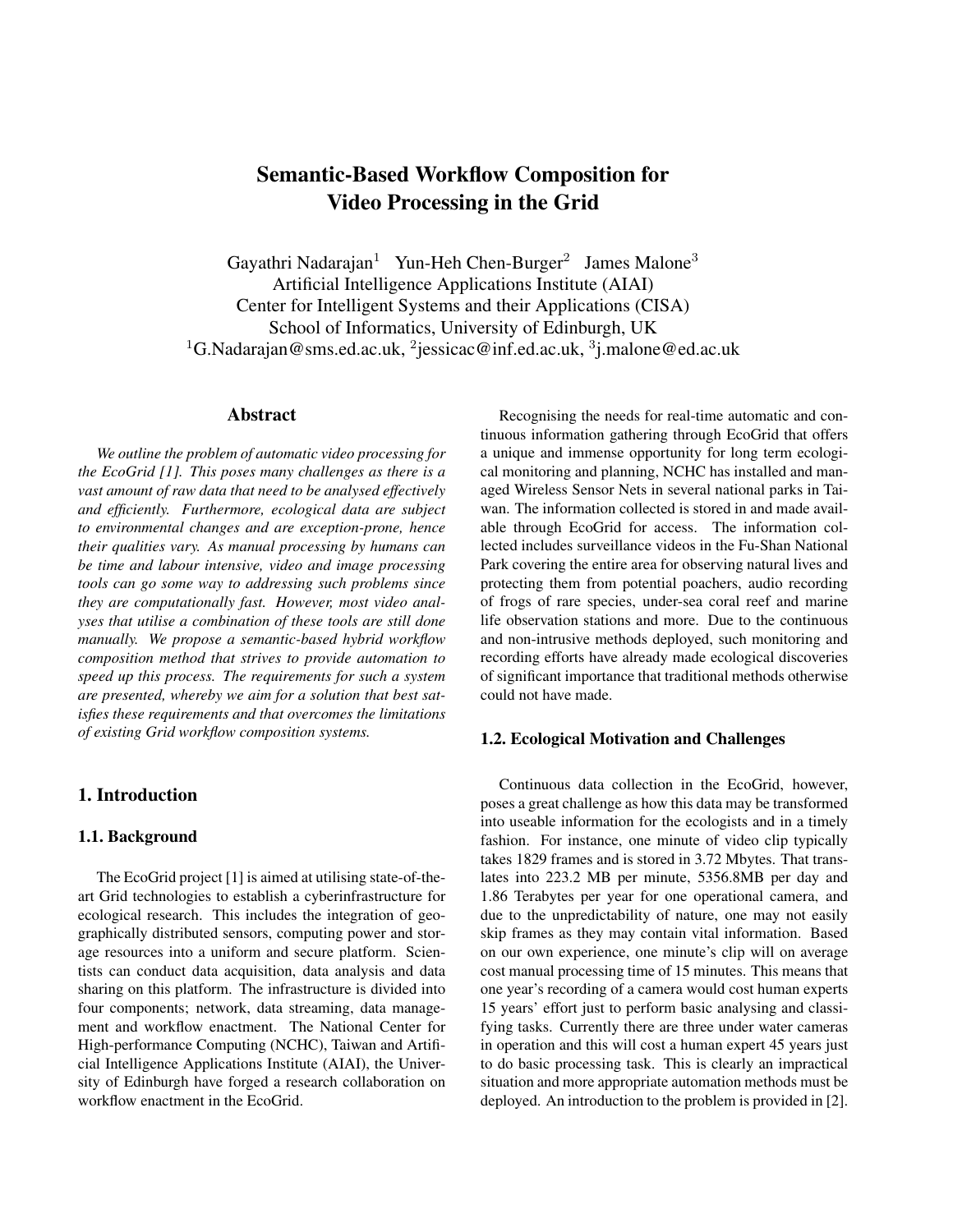The Grid [4] is an infrastructure for next-generation e-Science applications aimed at enabling resource sharing and coordinated problem-solving between computers and people in a distributed and heterogeneous manner. The Semantic Grid [11] is an extension of the current Grid in which information and services are given well-defined and explicitly represented meaning, better enabling this cooperation. This requires means for composing and executing complex workflows. Considerable research and development efforts have been made towards the development of workflow management systems for the Grid. Apart from the ecological challenge presented above, we are also investigating means to improve the technology of Grid workflow management systems by providing semantic capabilities to the workflow composition engine. By semantic capabilities we mean machine-processable knowledge and information, provided by enriched representations such as ontologies and Semantic Web-based languages [8, 6]. This would allow for a high degree of easy-to-use and seamless automation to facilitate flexible collaborations between researchers and virtual organisations, as imposed by the Semantic Grid community. Employing the power of distributed processing within the Grid will also help immensely with overcoming some of the ecological obstacles mentioned above.

The rest of the paper is organised as follows. The requirements for a suitable system are detailed in Section 2, using an example video processing task. Section 3 presents several existing Grid workflow composition systems, their characteristics and application domains, while Section 4 compares them and highlights their limitations and suitability for our needs. In Section 5, we propose a hybrid method within a three-layered framework as a solution. This proposed framework aims to fill in some of the gaps that current workflow composition systems have yet to achieve. Section 6 concludes and discusses future work to be done.

### 2. Requirements

Given the ecological problem at hand, we outline a set of requirements that will correspond to the functionalities of a suitable system in our framework.

Process Automation. A mechanism for automatically processing large amounts of data is required. As we are performing video analysis on real-time data, this task can be broken down into a set of processes applied in sequence to the raw data. For example, the task of video annotation could be described in the following high-level steps that will need to be run automatically:

Keyframe detection  $\rightarrow$  Classification by characteristics  $\rightarrow$  Annotation

Performance-Based Selection. For each of these pro-

cesses, one or more software tools can be used to achieve the particular function. Depending on the quality of the data, the combination of tools with the *best performing capability* for the overall stated goal should be selected. Thus the mechanism should be able to match the goal of the process with the capabilities based on a performance measure. Iterative Processing. Each process in turn, could also be further decomposed into sub-processes. For instance, the 'Classification by characteristics' process could be made up of a feature extraction sub-process followed by a recognition sub-process that could be performed in a loop. Thus, a mechanism to support iterative processing is required.

Adaptive, Flexible and Generic Architecture. Following from its definition, the Grid is a dynamic environment where availability of resources and their load can change notably from one time point to the next. An ideal system would be one that is extremely sensitive and adaptive to changing environments. It would also possess a generic capability, whereby it should be able to perform a variety of video analysis tasks provided as input. Furthermore, it should be able to generate new sequences of solutions. For this it should include techniques that allow it to incorporate its knowledge of previous experiences in order to generate new solutions as part of its learning. Thus an adaptive, generic and flexible approach is required.

Semantic-Based Compatibility. As well as traditional Grid and video processing requirements, the approach that we take should also be semantic-based, that is to integrate ontologies and Semantic Web-based languages, such as Web Ontology Language (OWL) [8] and more recently, Temporal Resource Description Framework (Temporal RDF) [6] to allow for effective reasoning in compliance with Semantic Grid requirements. Ontologies help with the sharing and reuse of common vocabularies between domains, as well as help to perform reasoning and inferencing about them. Semantic Web-based languages provide a means for representing machine-processable information.

A workflow composition mechanism would be ideal for automating repetitive tasks such as keyframe detection. However, it remains a big challenge to provide a framework that encompasses all the requirements stated above. We now turn to existing workflow composition systems, and investigate how far they go in fulfilling these requirements.

# 3. Related Work

In this section we provide a brief overview of several influential Grid workflow composition systems and discuss their capabilities, advantages and application areas. Up-todate surveys [14, 10] provide a more comprehensive study on workflow systems for the Grid.

Pegasus. Pegasus [3] aims to support large-scale data management in particle physics experiments by mapping ab-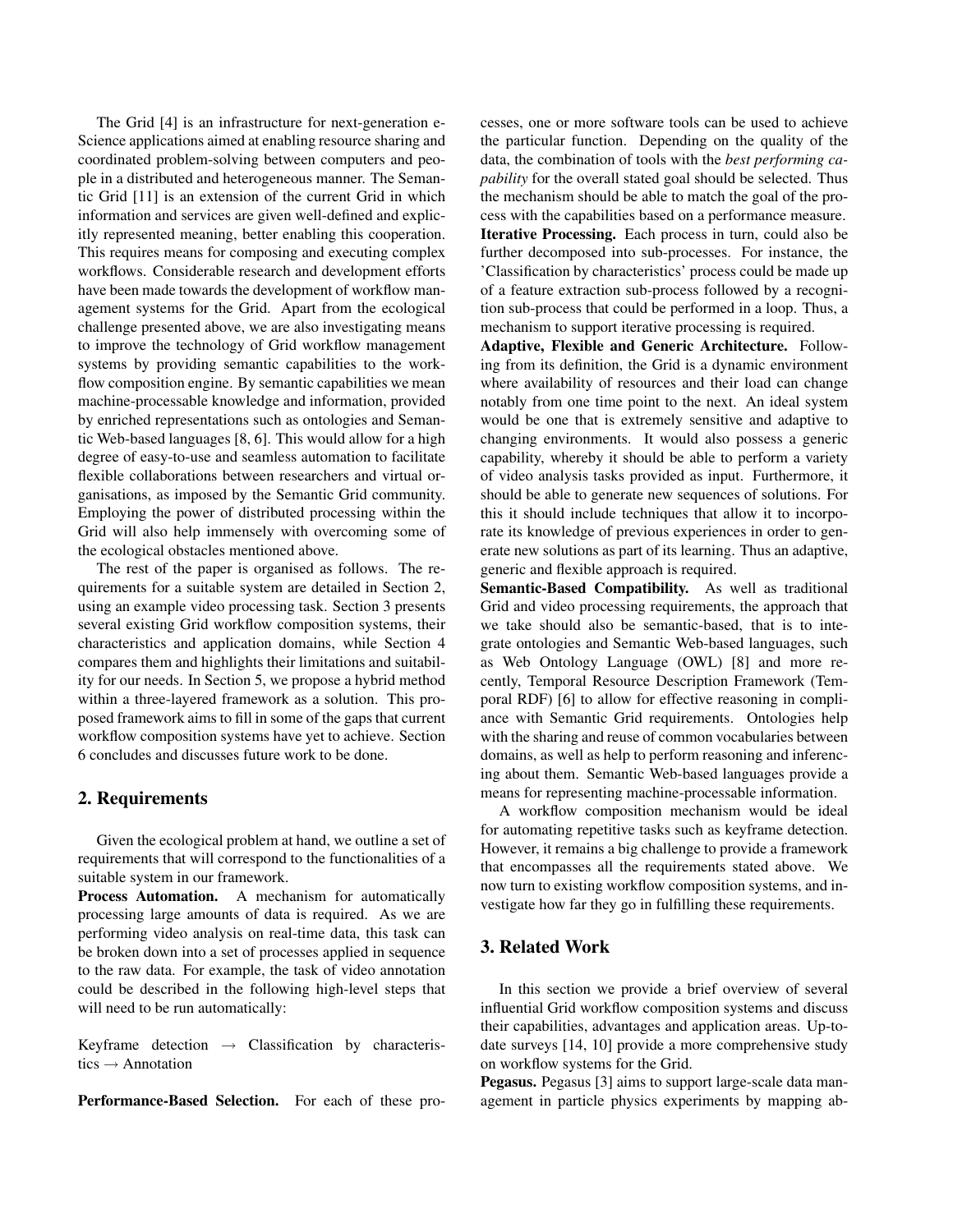stract workflows, which are user-defined or automatically generated, to their concrete forms that are executable in the Grid. This is done by taking an abstract description of a workflow and finding the appropriate data, software and Grid resources to execute the workflow. The concrete workflow is produced with a set of submit files necessary for its execution through a scheduler. Pegasus utilises deferred planning to generate partial executable workflows based on already executed tasks and the currently available resources by a partitioner. This allows for dynamic scheduling. However, Pegasus does not support looping.

Triana. Triana [13] is an open-source environment that allows users to construct workflows in a graphical manner. It has been used for text, speech and image processing tasks. A user creates a workflow by dragging the desired units from a toolbox and dropping them onto the workspace. Units are interconnected by dragging a cable between them. The resulting composite graph can be executed or saved. Workflows defined in these formats can also be read and handled by Triana. The GUI allows users to make changes to the workflow by adding, deleting or changing the sequence of execution by drag-and-drop. Additionally, Triana supports looping constructs, which is desirable from a process modelling point of view.

Taverna. Taverna [9] is a collaboration between several European academe and industries under the myGrid project [12] aimed at supporting biologists and bioinformaticians. It is used for executing scientific workflows in the Grid by utilising the Freefluo workflow enactment engine (Available at http://www/freefluo.sourceforge.net). It provides graphical interfaces that allows workflow manipulation and workflow progress invocation easily. It also provides an implicit iteration mechanism and possesses fault tolerance capability. Taverna is particularly suitable for tasks that can handle simultaneous processing as it supports concurrency.

Kepler. Kepler [7] is a visual, community-driven project with an extendable open source platform. It allows scientists from several different domains to design and execute scientific workflows. The Kepler system models a workflow as a composition of independent components that communicate through well-defined interfaces. It is based on a modular design where different execution models can be easily plugged into the workflows without changing any other components within the workflows. Kepler supports looping and also has good reliability as it is able to produce partial results even when an entire workflow fails.

# 4. Limitations of Current Solutions and Motivation for an Improved Approach

The systems mentioned above possess some similarities and differences that are worth investigating in order to assess their suitability and limitations for our framework.

In terms of composition itself, Pegasus differs from Triana, Taverna and Kepler because instead of its abilities to compose and execute the workflows directly, it maps abstract workflows to their concrete forms, which are then executed by a scheduler. It also provides adaptivity through a partitioner that uses planning to produce partial executable workflows. The role of planning is important for our system as it allows for dynamic process selection and composition based on a given set of goals.

Triana, Taverna and Kepler provide a basis for users to create and run scientific workflows. All three systems contain similar elements; Triana's tasks are conceptually the same as Taverna's processes and Kepler's actors. The approach in Kepler is very similar to Triana in that the workflow is visually constructed from actors (java components), which can either be local processes or can invoke remote services such as Web services. In addition, our framework will incorporate elements to distinguish goals from the capabilities associated with the processes.

In terms of applicability, Pegasus would best suit a domain with well-defined requirements and where the overall goal could be determined from a given set of rules and constraints. Triana is well-suited for composing complex workflows for Web services and Peer to Peer services. Taverna is also suitable to be used in Web and Grid services contexts, but its use may be limited to composing simple workflows, whereas Kepler works very well for composing workflows for complex tasks but it has yet to reach its potential as a fully Grid-enhanced system since the system it is built upon is primarily aimed at modelling concurrent systems.

Incorporation of Semantic Web technologies within present systems are still limited. The use of such technologies should not be exclusively independent, rather they should be fully intergrated into the system. Existing systems do not provide ontological handling nor integration, instead they make use of separate ontology tools to define and manipulate ontologies. We wish to integrate the capability to read OWL files and provide results and information in OWL and Temporal RDF within our system.

It is apparent that not a single one of the systems above is able to fulfill all the requirements and would therefore not fit our needs. However, in terms of performing complex tasks such as video processing, Kepler would stand out as a very promising system. Thus, we would consider using it as an underlying workflow composition mechanism within our framework. In addition, we wish to take advantage of the most prominent and advantageous features exhibited by these systems, as well as incorporate new features that will allow us to fill the remaining gaps in the EcoGrid challenge.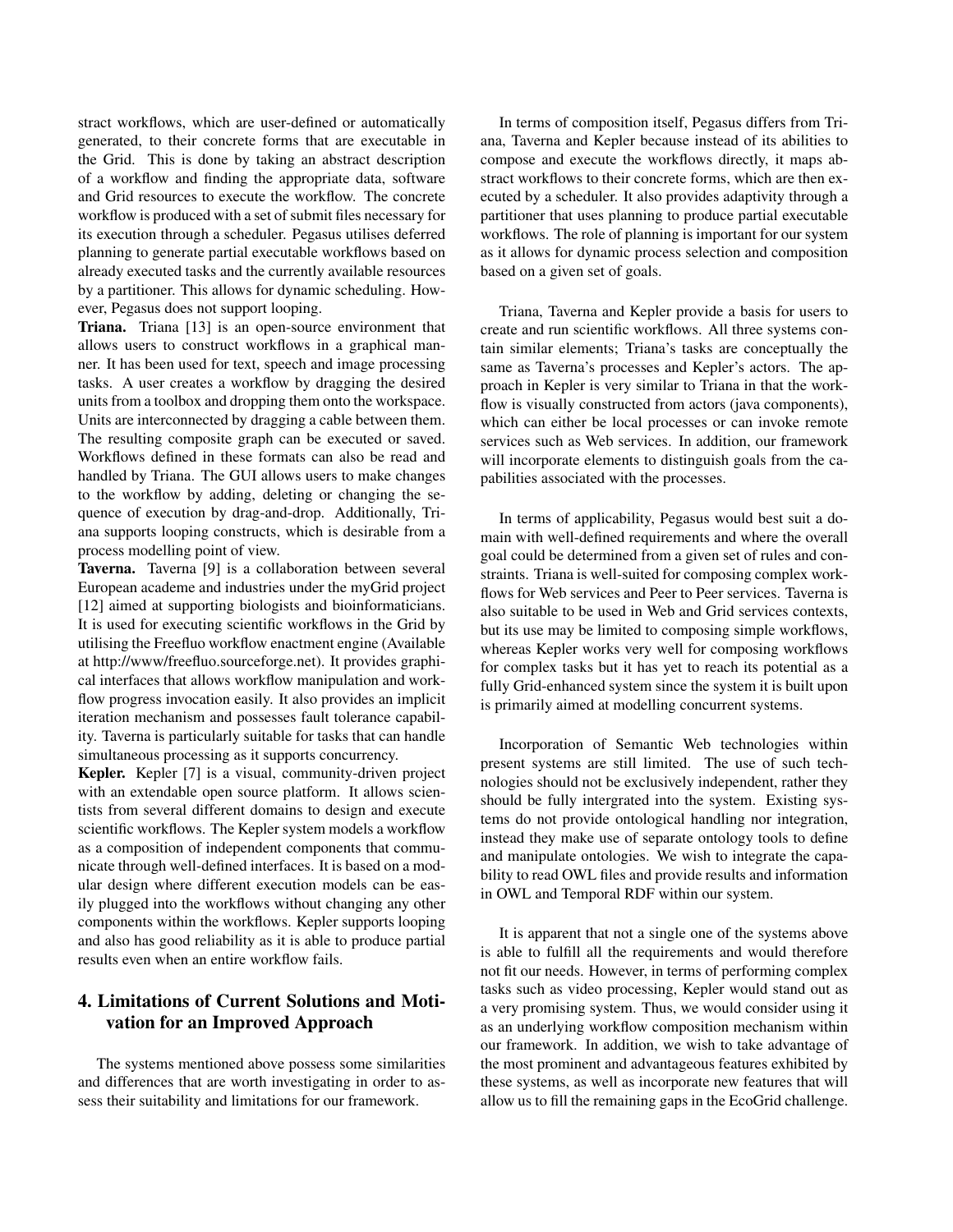### 5. Proposed Framework - Hybrid Method

Based on the analysis of existing systems and motivation provided in the previous section, we propose a semanticbased hybrid workflow composition method within a threelayered framework. Figure 1 illustrates the framework using video annotation as an example.



**Figure 1. Overview of Hybrid Workflow Composition Framework for Video Annotation.**

### 5.1. Design Layer

The design layer contains components that describe the domain, goals, capabilities and processes to be carried out in the system. These are represented using ontologies, elaborated in section 5.1, and two libraries. A modeller is able to manipulate the components of the design layer, for example populate the libraries and modify the ontologies.

Process Manager. The process manager is responsible for selecting and composing the sequence of processes to be executed in the workflow based on the tools available to perform the task. It has a Planning component, which comprises the goal ontology and the process library, and a Case-Based Reasoning (CBR) component, which is the case library. The process library holds instances of processes that could be executed to perform the tasks of the workflow. Once a set of tools have been identified for achieving the goal, the process library composes the process sequence for execution. The goal ontology and process library, together, constitute the Planning component of the process manager.

However, there could be more than one possible solution or no solution for satisfying a particular task. While the Planning component is responsible for matching the goal with the capabilities (tools) and selecting the procedural steps to be taken, the CBR component is responsible for finding the closest solution from past scenarios for cases where Planning alone doesn't work. The case library keeps track of previous viable solutions and finds a *similar* solution to match the current problem. The heuristic for the closest solution is based on a similarity measure [5].

Ontologies. We have opted to incorporate three ontologies to keep the goals separate from the capabilities and to provide meaning for the process within a semantically integrated system. Each ontology holds a vocabulary of classes of things that it represents; the goal ontology contains the classes tasks (e.g. "annotation") while the capability ontology contains the classes of video and image processing tools. The domain ontology provides meaning for annotation, for example concepts such as "blur", "clear", "bright" are included. The use of ontologies is beneficial because they provide a formal and explicit means to represent concepts, relationships and properties in a domain. They play an important role in fulfilling semantic interoperability, as highlighted in section 4. A workflow system with full ontological integration has several advantages. It allows for cross-checking between ontologies, addition of new concepts into the workflow system and discovery of new knowledge within the system.

### 5.2. Workflow Layer

This layer acts as the main interface between the design and processing layers. It ensures the smooth interaction between the components, access to and from various resources such as raw data, video and image processing toolset, as well as the provision of the final output to the user. A workflow enactor acts as the interpreter of the events that occur within the system.

Scenario. In the annotation example provided above, the flow of processing is as follows. The user inputs a request into the system. The workflow enactor fetches data in the form of a video clip from the data storage and delegates the user request to the design layer. Based on the Planning and CBR approaches, a workflow for annotation will be established and passed to the workflow enactor. This is then fed to the processing layer for further action. The processing layer will communicate the annotated video back to the workflow enactor, which will pass this result to a domain expert who will provide feedback. This could be used as a basis for improving the performance of the system. Finally, the case library is updated with this solution.

#### 5.3. Processing Layer

The processing layer consists of a set of image and video processing tools that will act on the data. The functions of these tools are represented in the capability ontology in the design layer. Once a workflow has been established, these tools may work on the videos directly. It should be noted